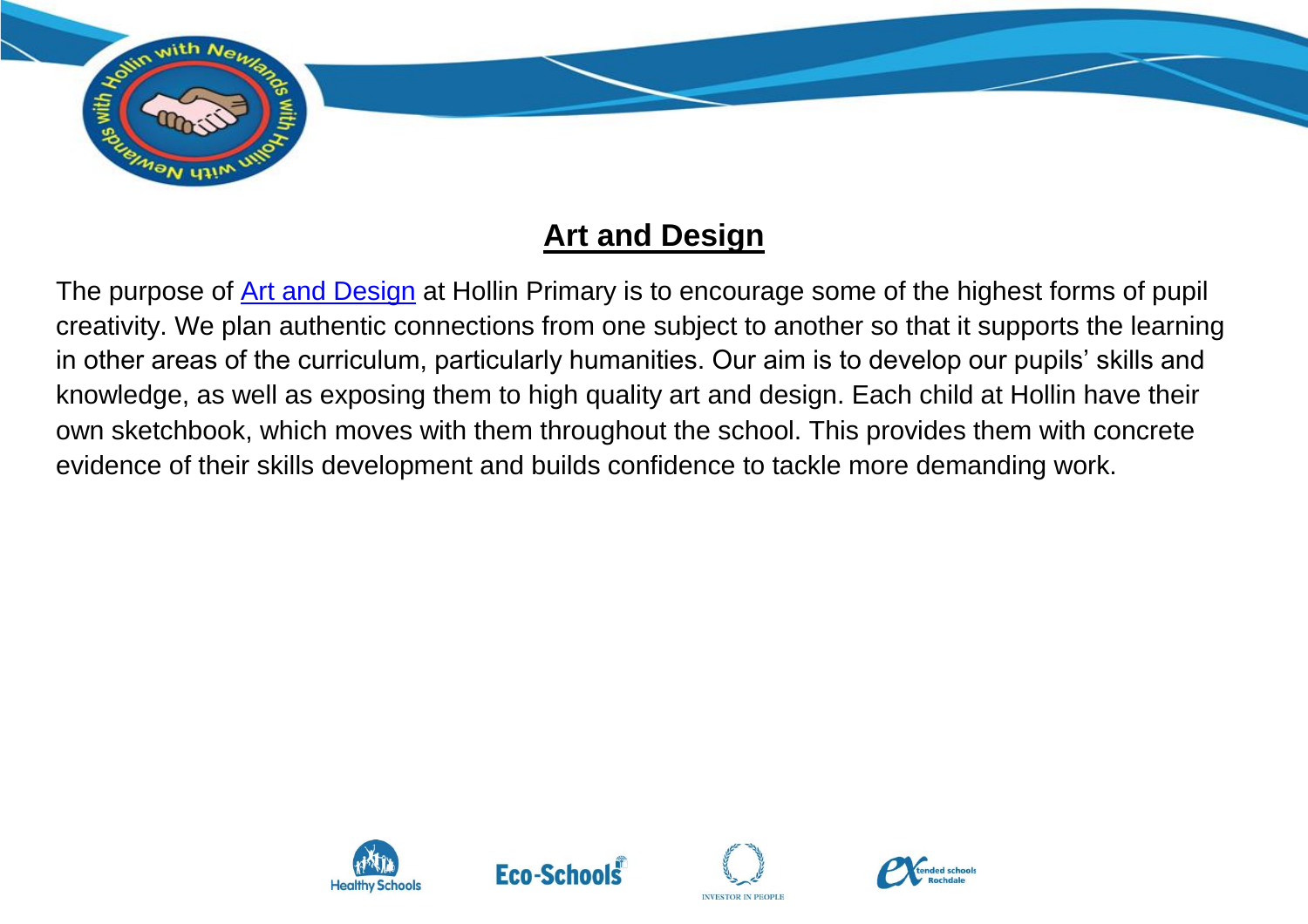| <b>Hollin Primary School</b><br><b>Art &amp; Design Curriculum Overview</b> |        |                |                 |                 |                 |            |                |            |                                          |  |  |
|-----------------------------------------------------------------------------|--------|----------------|-----------------|-----------------|-----------------|------------|----------------|------------|------------------------------------------|--|--|
| <b>Topic and Year</b>                                                       |        | <b>Drawing</b> | <b>Painting</b> | <b>Printing</b> | <b>Textiles</b> | 3D         | <b>Collage</b> | Use of IT  | <b>Knowledge</b><br>In depth study       |  |  |
|                                                                             |        |                |                 |                 |                 |            |                |            |                                          |  |  |
| <b>EYFS</b>                                                                 |        | $\sqrt{ }$     | $\sqrt{ }$      | $\sqrt{ }$      | $\sqrt{ }$      |            | $\sqrt{2}$     | $\sqrt{2}$ |                                          |  |  |
| KS1                                                                         | Year 1 | $\sqrt{ }$     | $\sqrt{ }$      | $\sqrt{ }$      | $\sqrt{2}$      | $\sqrt{ }$ |                | $\sqrt{ }$ | Picasso<br>O'Keefe<br>Monet<br>Van Gough |  |  |
|                                                                             | Year 2 | $\sqrt{ }$     | $\sqrt{}$       | $\sqrt{}$       | $\sqrt{2}$      | $\sqrt{ }$ | $\sqrt{ }$     | $\sqrt{}$  | Seurat<br>Banksy<br>Kandinsky            |  |  |
| <b>KS2</b>                                                                  | Year 3 | $\sqrt{ }$     | $\sqrt{ }$      | $\sqrt{ }$      | $\sqrt{ }$      | $\sqrt{ }$ |                | $\sqrt{ }$ | Cave art                                 |  |  |
|                                                                             | Year 4 | $\sqrt{ }$     | $\sqrt{ }$      |                 | $\sqrt{ }$      | $\sqrt{ }$ | $\sqrt{ }$     | $\sqrt{ }$ | Lowry                                    |  |  |
|                                                                             | Year 5 | $\sqrt{ }$     | $\sqrt{ }$      |                 |                 | $\sqrt{ }$ |                |            | Van Gough<br>Warhol<br>Close             |  |  |
|                                                                             | Year 6 | $\sqrt{ }$     | $\sqrt{ }$      |                 |                 |            | $\sqrt{ }$     | $\sqrt{ }$ | Holbein<br>Mondrian<br>Matisse           |  |  |